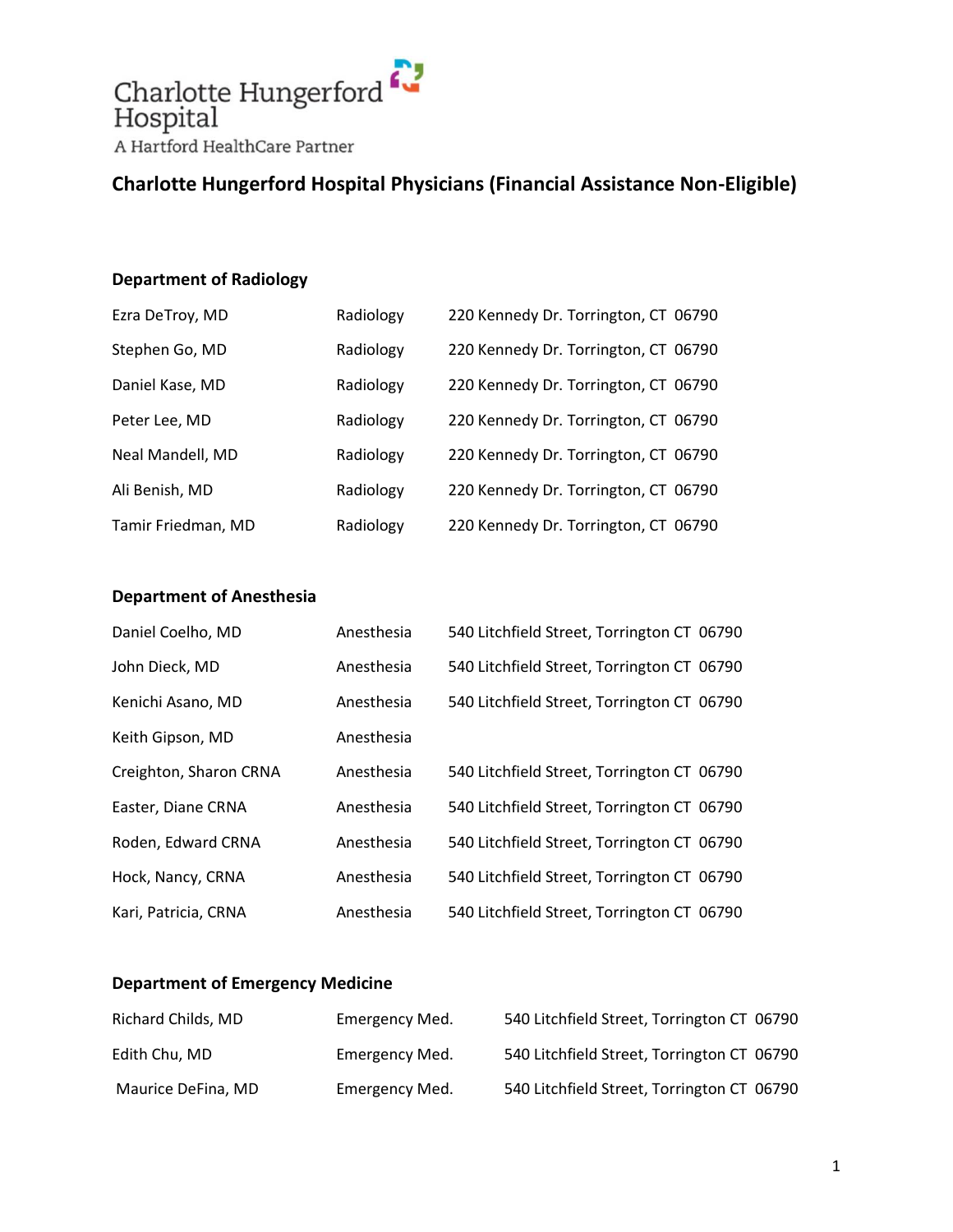# Charlotte Hungerford Hospital A Hartford HealthCare Partner

## **Charlotte Hungerford Hospital Physicians (Financial Assistance Non-Eligible)**

Edward Eisenberg, MD Emergency Med. 540 Litchfield Street, Torrington CT 06790 Richard Forest, MD Emergency Med. 540 Litchfield Street, Torrington CT 06790 Jeremy Fried, MD Emergency Med. 540 Litchfield Street, Torrington CT 06790 Greg Grinspan, MD Emergency Med. 540 Litchfield Street, Torrington CT 06790 David Goldwag, DO Emergency Med. 540 Litchfield Street, Torrington CT 06790 Kathleen Hinman, PA Emergency Med. Michelle Leon, MD Emergency Med. 540 Litchfield Street, Torrington CT 06790 Mary MacKessy, MD Emergency Med. 540 Litchfield Street, Torrington CT 06790 Henri Lamothe, MD Emergency Med. 540 Litchfield Street, Torrington CT 06790 Christopher Michos, MD Emergency Med. 540 Litchfield Street, Torrington CT 06790 Jorge Otero, MD Emergency Med. 540 Litchfield Street, Torrington CT 06790 Kevin O'Gara, DO **Emergency Med.** 540 Litchfield Street, Torrington CT 06790 Mark Prete, MD Emergency Med. 540 Litchfield Street, Torrington CT 06790 Eric Salk, MD Emergency Med. 540 Litchfield Street, Torrington CT 06790 Ali Saniee, MD Emergency Med. 540 Litchfield Street, Torrington CT 06790 Greg Schmidt, MD Emergency Med. 540 Litchfield Street, Torrington CT 06790 Megan Cosentino, MD Emergency Med. 540 Litchfield Street, Torrington CT 06790 Denis Brown, PA Emergency Med. 540 Litchfield Street, Torrington CT 06790 Matthew Champeau, PA Emergency Med. 540 Litchfield Street, Torrington CT 06790 Pamela Cipriano, APRN Emergency Med. 540 Litchfield Street, Torrington CT 06790 Josh Dumoch, PA Emergency Med. 540 Litchfield Street, Torrington CT 06790 Robert Drouin, PA Emergency Med. 540 Litchfield Street, Torrington CT 06790 Timothy Ferrarotti, PA Emergency Med. 540 Litchfield Street, Torrington CT 06790 Ryan Haug, PA Emergency Med. 540 Litchfield Street, Torrington CT 06790 Ashley Saunders, PA Emergency Med. 540 Litchfield Street, Torrington CT 06790